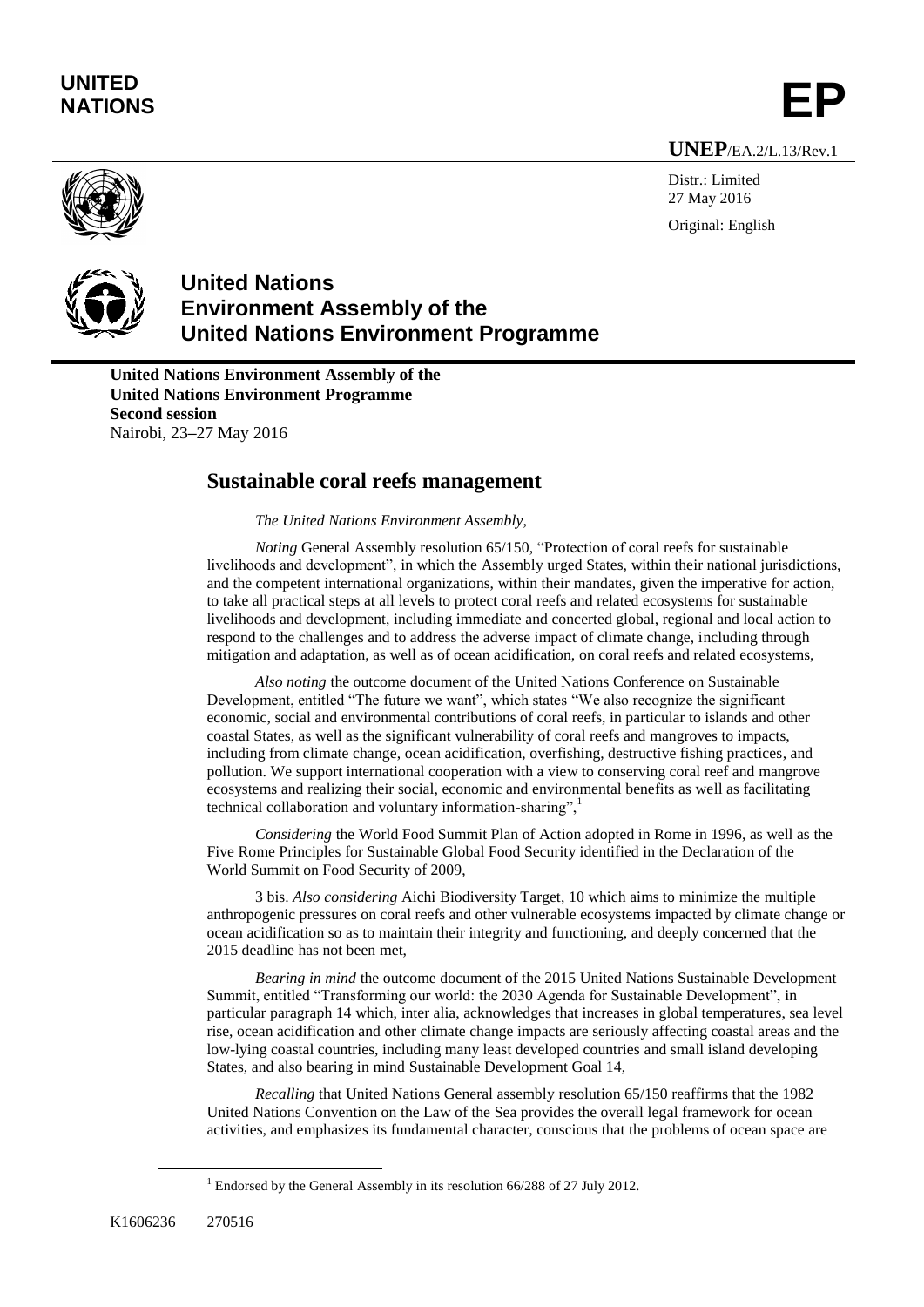closely interrelated and need to be considered as a whole through an integrated, interdisciplinary and intersectoral approach,

*Acknowledging* the Manado Ocean Declaration, adopted by the World Ocean Conference on 14 May 2009, and the Jakarta Mandate on Marine and Coastal Biological Diversity of 1995 as well as decision XII/23 of the Conference of the Parties to the Convention on Biological Diversity,

*Recognizing* the Global Programme of Action for the Protection of the Marine Environment from Land-based Activities as well as the International Coral Reef Initiative Continuing Call to Action and Framework for Action 2013, which provide a meaningful basis for advancing ocean issues, as well as other international and/or regional organizations related to the management of ocean and marine biodiversity,

7 bis. *Recalling* the International Coral Reef Initiative (ICRI)resolution adopted in October 2014 on promoting an integrated approach to community-based coral reefs conservation and management emphasizing land-sea connectivity,

*Noting* the Manado Communiqué, adopted at the World Coral Reefs Conference on 16 May 2014, which recognized the importance of continued cooperation among Governments and the United Nations Environment Programme as well as with other international organizations, non-governmental organizations, the private sector and communities, toward the sustainable management of coral reefs, and that such cooperation may be advanced by countries through the United Nations Environment Assembly,

*Recognizing* that millions of the world's inhabitants depend on the health of coral reefs, mangrove forests and related ecosystems for sustainable livelihoods and development, as they are a primary source of food and income, add to the aesthetic and cultural dimensions of communities and also provide protection from storms, tsunamis and coastal erosion,<sup>2</sup>

*Welcoming* regional cooperation and initiatives, including the Coral Triangle Initiative on Coral Reefs, Fisheries and Food Security; the Micronesia Challenge; the Caribbean Challenge; the Eastern Tropical Pacific Seascape project; the West Indian Ocean Partnership; the West African Conservation Challenge and the Regional Initiative for the Conservation and Wise Use of Mangroves and Corals for the Americas Region,<sup>3</sup>

1. *Calls* for national, regional and international initiatives, cooperation and commitments, to conserve and sustainably manage coral reefs, including cold-water coral ecosystems, and mangrove forests, that contribute to food security and nutrition for peoples' livelihoods;

2. *Stresses* the need for developing environmentally sustainable economic opportunities and inclusive sustainable growth to improve the livelihoods of the local community-level beneficiaries of coral reefs;

3. *Recognizes* that education, capacity-building and knowledge transfer on the importance of coral reefs and related ecosystems, including cold-water coral ecosystems and mangrove forests, the threats to these ecosystems and recommended measures to ensure their protection and sustainable use, are crucial and invites Governments in a position to do so to support such action;

4. *Encourages* Governments to further develop partnerships with industry, including fisheries, aquaculture and tourism, and civil society, and the establishment of public-private partnerships, to raise awareness of the importance of coral reefs and related ecosystems, including cold-water coral ecosystems and mangrove forests, the threats to these ecosystems and recommended measures to ensure their protection and sustainable use; and encourages Governments to cooperate on the protection and sustainable management of these ecosystems; and invites in this regard initiatives for the development of sustainable tourism, including through the United Nations Environment Programme Global Programme on Sustainable Tourism;

5. *Also encourages* Governments to formulate, adopt and implement integrated, ecosystem-based and comprehensive approaches for the sustainable management of coral reefs, cold-water coral ecosystems, mangrove forests and related ecosystems;

5 bis. *Calls,* in this context, for countries to undertake priority actions to achieve Aichi Biodiversity Target 10 on coral reefs and closely associated ecosystems;

 $\overline{a}$ 

 $^{2}$  Agreed text in General Assembly resolution 65/150, p. 10.

 $3$  Agreed text in General Assembly resolution 65/150, p. 15.